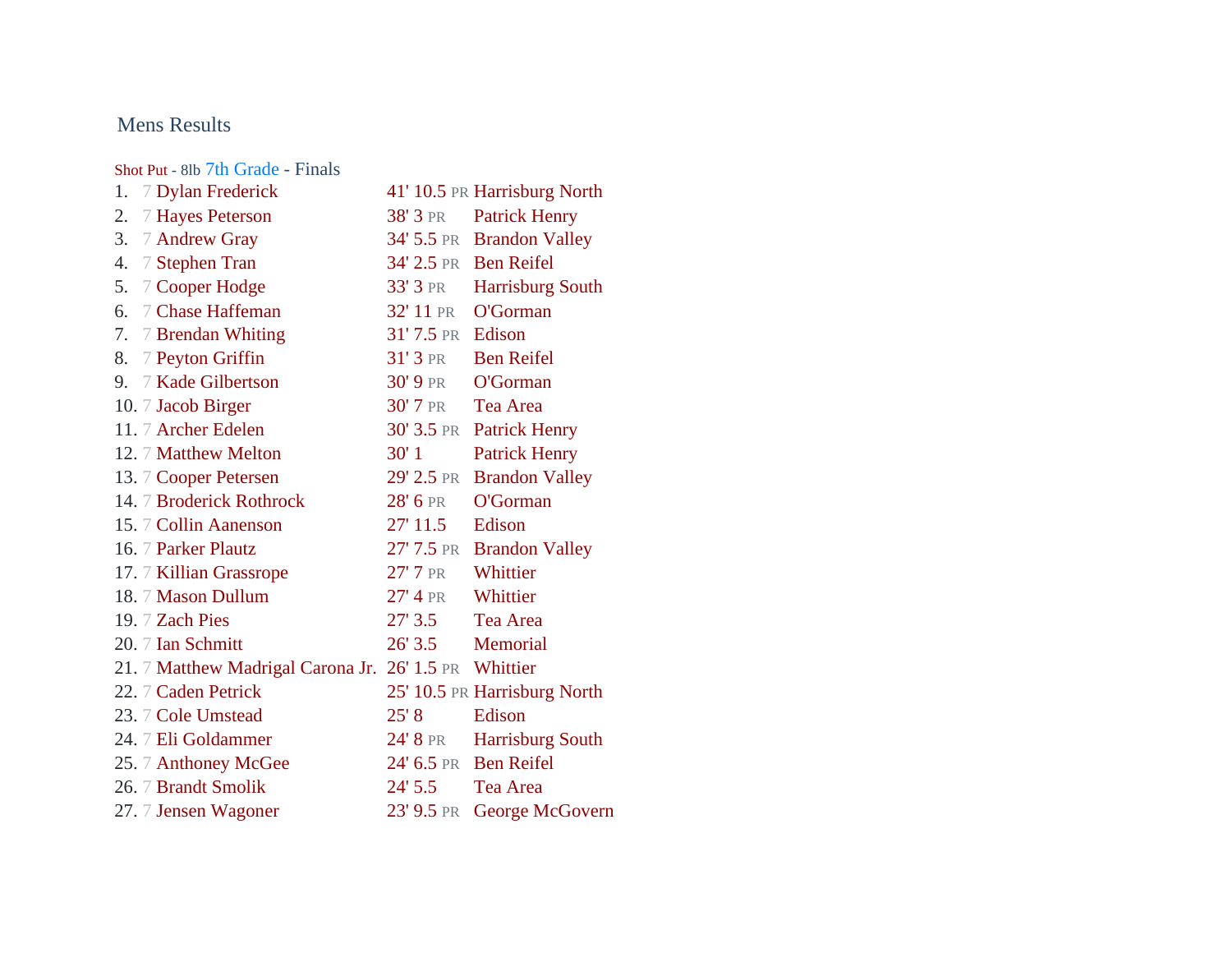| 28. 7 Jackson Dunn              | 23' 4.5 PR Memorial |                              |
|---------------------------------|---------------------|------------------------------|
| 29. 7 Barret Ansell             | 22' 9 pr            | Memorial                     |
| 30. 7 Nathen Moody              | $21'3$ PR           | George McGovern              |
| 31. 7 Hector Kelly              | $21'3$ PR           | George McGovern              |
| Discus - 1kg 7th Grade - Finals |                     |                              |
| 1. 7 Stephen Tran               | 89' 3 pr            | <b>Ben Reifel</b>            |
| 2. 7 Caelan Seeley              |                     | 89' 2.5 PR Brandon Valley    |
| 3. 7 Hayes Peterson             | 89' 1.5             | <b>Patrick Henry</b>         |
| 4. 7 Peyton Griffin             |                     | 85' 10 PR Ben Reifel         |
| 5. 7 Kale Deery                 | 83'0                | <b>Harrisburg South</b>      |
| 6. 7 Pierce Ostrem              |                     | 82' 11.5 PR Harrisburg North |
| 7. 7 Archer Edelen              | 82' 0 PR            | <b>Patrick Henry</b>         |
| 8. 7 Brendan Whiting            | 81'3.5              | Edison                       |
| 9. 7 Hayes Bortnem              |                     | 76' 1.5 PR Brandon Valley    |
| 10. 7 Matthew Melton            | 76'1                | <b>Patrick Henry</b>         |
| 11. 7 Zach Pies                 | 74' 5.5             | Tea Area                     |
| 12. 7 Rylan Cody                | 73' 8 pr            | O'Gorman                     |
| 13. 7 Dylan Frederick           | 72' 0.5             | <b>Harrisburg North</b>      |
| 14. 7 Killian Grassrope         | 69' 8               | Whittier                     |
| 15. 7 Kristianas Ramankevicius  | 69' 5 PR            | O'Gorman                     |
| 16. 7 Nathaniel Herbst          | 69'3                | Edison                       |
| 17. 7 Jackson Dunn              | 68' 9 pr            | Memorial                     |
| 18. 7 Parker Plautz             | 68' 2 PR            | <b>Brandon Valley</b>        |
| 19. 7 Collin Aanenson           | 66' 0.5             | Edison                       |
| 20. 7 Graham Frederiksen        |                     | 65' 7.5 PR Ben Reifel        |
| 21. 7 Ali Mire                  | 65' 3.5 PR Whittier |                              |
| 22. 7 Jacob Birger              | 64'7                | Tea Area                     |
| 23. 7 Caden Petrick             | 63'4                | Harrisburg North             |
| 24. 7 Ian Schmitt               | 63'2                | Memorial                     |
| 25.7 Jensen Wagoner             | 62' 8               | George McGovern              |
|                                 |                     |                              |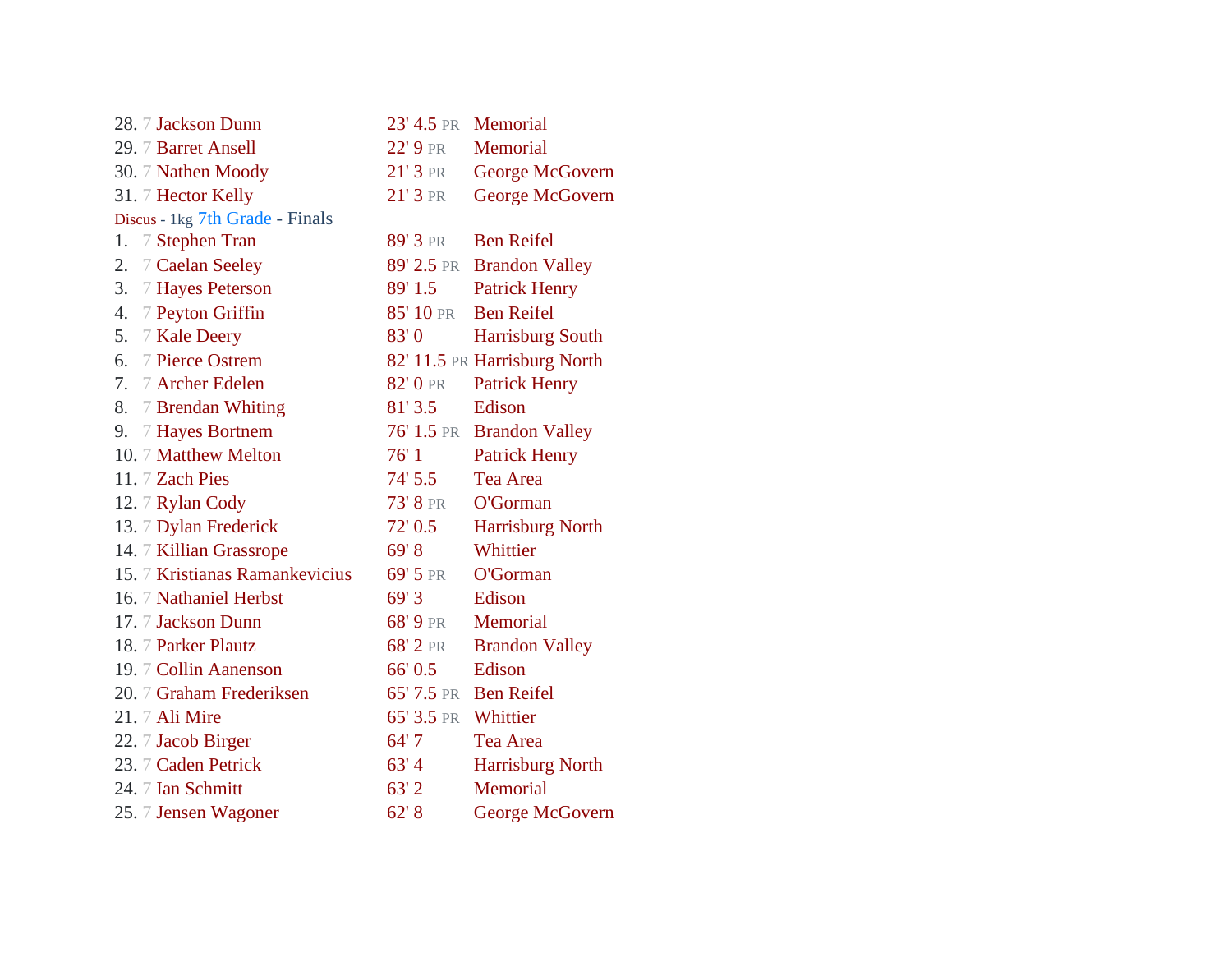| 26. 7 Eli Goldammer          | 62' 8     | Harrisburg South        |
|------------------------------|-----------|-------------------------|
| 27. 7 Vanouel Yakobo         | 61'8 PR   | Whittier                |
| 28. 7 Cooper Hodge           | 60' 6     | <b>Harrisburg South</b> |
| 29. 7 Kage Olson             | 60'4      | Tea Area                |
| 30. 7 Elliot Mays            | 56' 3 PR  | Memorial                |
| 31. 7 Javier Zamudo          | 54' 10    | George McGovern         |
| 32. 7 Harper Koch            | 50' 9.5   | George McGovern         |
| 33. 7 Owen Arends            | 50' 0.5   | O'Gorman                |
| High Jump 7th Grade - Finals |           |                         |
| 1.<br>7 Thomas Osman         | $5'3$ PR  | <b>Harrisburg South</b> |
| 2.<br>7 Benjamin Burchett    | 5'2       | Edison                  |
| 3.<br>7 Greyson Deelstra     | $5'2$ PR  | <b>Patrick Henry</b>    |
| 4.<br>7 Denzel Henry         | $5'2$ PR  | Edison                  |
| 7 Isaac Myers<br>5.          | $5'0$ PR  | O'Gorman                |
| 6.<br>7 Will Vanleur         | $5'0$ PR  | <b>Brandon Valley</b>   |
| 7.<br>7 George Niederauer    | 4' 10 PR  | Edison                  |
| 7 Tony Osman<br>7.           | 4'10      | <b>Harrisburg South</b> |
| 7 Kevin Ochoa Ochoa<br>7.    | 4'10      | George McGovern         |
| 10. 7 Beau Koerner           | 4'10      | Memorial                |
| 11. 7 Henry Suah             | 4' 10 PR  | Memorial                |
| 12. 7 Turner O'Bryan         | 4'8       | Memorial                |
| 13. 7 Lincoln Anderson       | $4'6$ PR  | <b>Harrisburg North</b> |
| 14. 7 Jackson Boltjes        | $4'6$ PR  | <b>Ben Reifel</b>       |
| 15. 7 Peyton Griffin         | 4'4PR     | <b>Ben Reifel</b>       |
| 16. 7 Christopher Roose      | 4'4       | O'Gorman                |
| 16. 7 Maku Adriano           | 4'4       | <b>Patrick Henry</b>    |
| 18. 7 Brady Larson           | 4'4       | Harrisburg North        |
| 7 Aiden Ajdari               | <b>NH</b> | O'Gorman                |
| 7 Andy Truong                | <b>NH</b> | Whittier                |
| 7 Kang (Isaac) Kutey         | <b>NH</b> | Whittier                |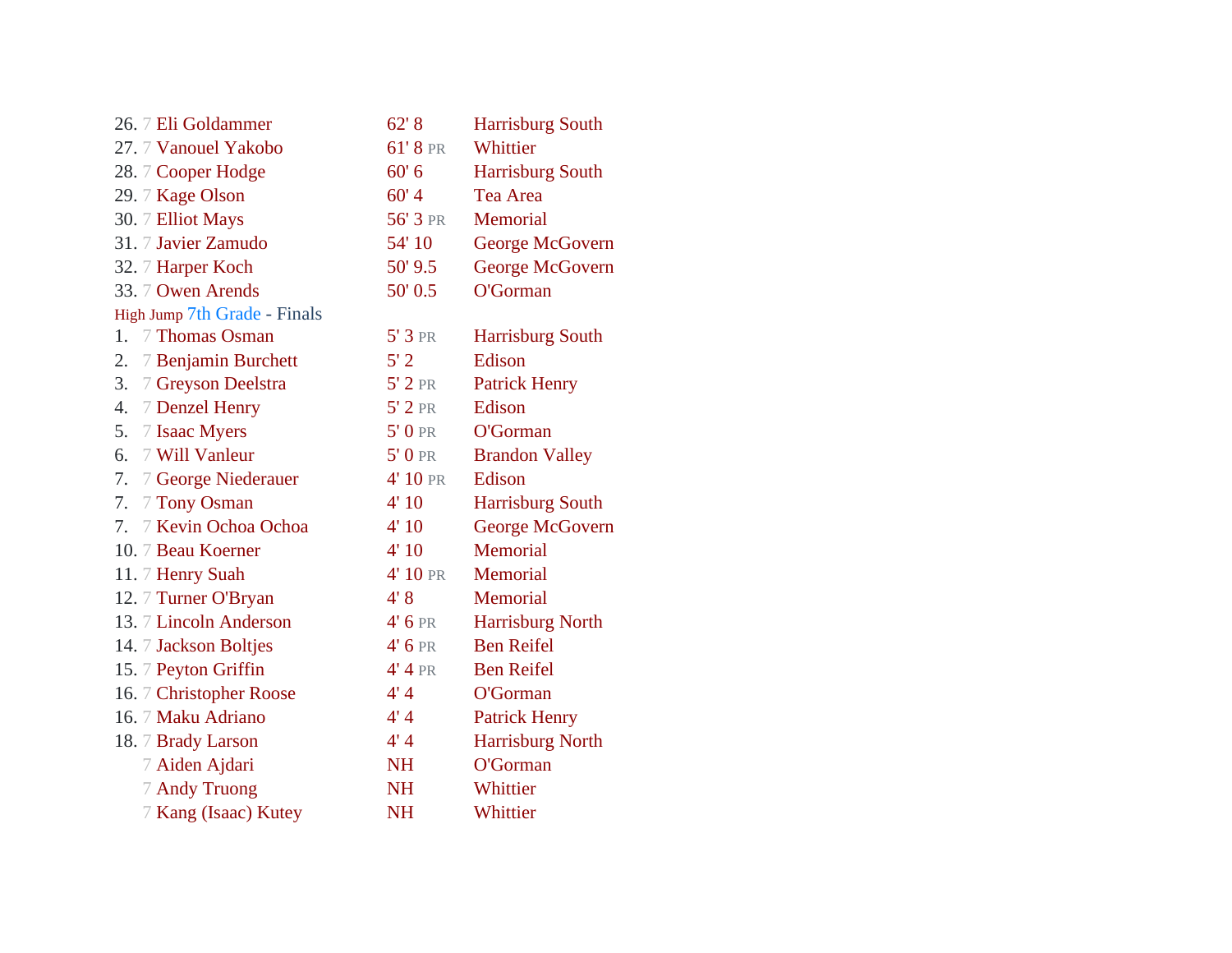| 7 Tyrus Needles              | <b>NH</b>  | Whittier                    |
|------------------------------|------------|-----------------------------|
| 7 Garrick Taschner           | <b>NH</b>  | <b>Brandon Valley</b>       |
| 7 Ezekiel Weiss              | <b>NH</b>  | <b>Patrick Henry</b>        |
| 7 Justin Rodriguez           | <b>NH</b>  | <b>Ben Reifel</b>           |
| Long Jump 7th Grade - Finals |            |                             |
| 1. 7 Thomas Osman            | 16'3       | <b>Harrisburg South</b>     |
| 2.<br>7 Benjamin Burchett    | 16'1       | Edison                      |
| 3.<br>7 Denzel Henry         | 16' 1 PR   | Edison                      |
| 7 Landen Bolte<br>4.         | 15'5       | Tea Area                    |
| 5.<br>7 Cristian Quinteros   |            | 15' 2.75 PR George McGovern |
| 7 Caleb Severin<br>6.        | 15'2       | <b>Brandon Valley</b>       |
| 7 Gus Buche<br>7.            | 15' 1.5    | <b>Harrisburg North</b>     |
| 8.<br>7 Hayden Bialas        | 15' 0.25   | <b>Tea Area</b>             |
| 7 Obama Juma<br>9.           | 14' 11.5   | Whittier                    |
| 10. 7 Tony Osman             |            | 14' 6.5 PR Harrisburg South |
| 11. 7 Jack Adler             | 14' 6.5    | <b>Brandon Valley</b>       |
| 12. 7 Hudson Wiebelhaus      | 14' 5 PR   | <b>Patrick Henry</b>        |
| 13. 7 Kade Korleski          | 14' 4.5    | Tea Area                    |
| 14. 7 Emeric Benson          | 14'4       | O'Gorman                    |
| 15.7 Brody Nour              | 14'3       | Edison                      |
| 16. 7 Colby Nuttbrock        | 14' 2 PR   | Memorial                    |
| 17. 7 Samuel Donohoe         | 14' 1.25   | O'Gorman                    |
| 18. 7 Ezekiel Weiss          | $13'$ 5.25 | <b>Patrick Henry</b>        |
| 19.7 Eli Schuldt             | 13' 3.75   | Memorial                    |
| 20. 7 Leif Johnson           | 13'2       | Memorial                    |
| 21. 7 Beckett Rehorst        | 13'0       | <b>Brandon Valley</b>       |
| 22. 7 Marcus Williams        | $12'$ 9.75 | Whittier                    |
| 23. 7 Justin Rodriguez       | 12' 7 PR   | <b>Ben Reifel</b>           |
| 24. 7 Kaden Carroll          | $12'3$ PR  | <b>Ben Reifel</b>           |
| 25. 7 Akot Nhomot            | 12' 3 PR   | <b>Ben Reifel</b>           |
|                              |            |                             |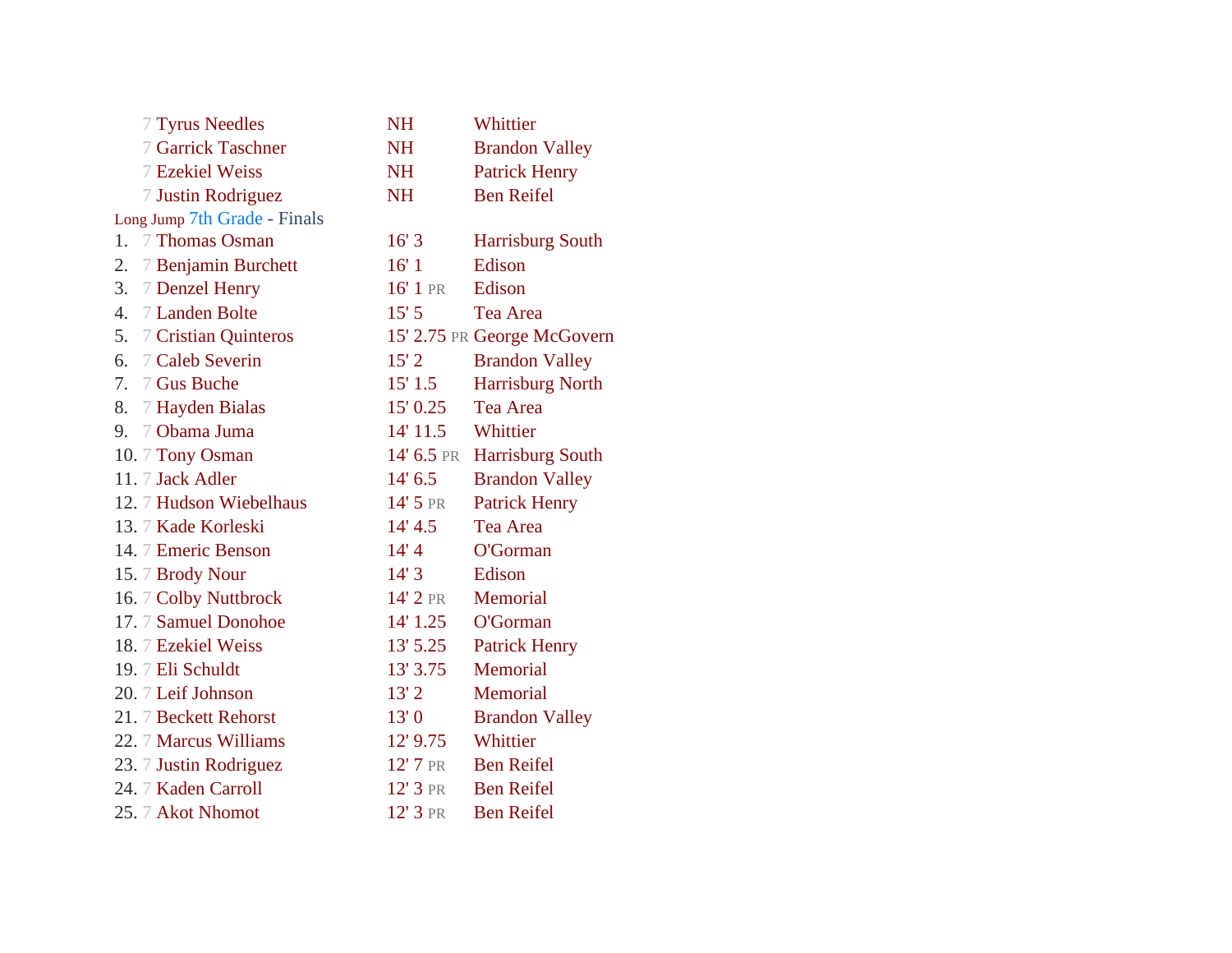| 26. 7 Santiago Revolorio | 12' 0.5    | George McGovern         |
|--------------------------|------------|-------------------------|
| 27. 7 Edin Alic          | 11'10      | George McGovern         |
| 28. 7 Mason Hastings     | $11'$ 2.75 | <b>Patrick Henry</b>    |
| 29. 7 Rajon Urwan        | 11'2       | Whittier                |
| 30. 7 Quinn Buus         | 9' 11 PR   | O'Gorman                |
| 7 Camden Star            | <b>ND</b>  | <b>Harrisburg South</b> |
| 7 Miles Walton           | <b>ND</b>  | <b>Harrisburg North</b> |
|                          |            |                         |

Womens Results

## [Shot Put](https://www.athletic.net/TrackAndField/meet/470937/results/f/11/shot) - 8lb 7th Grade - Finals

| 1. | 7 Kasey Johnson          | 28' 10 PR            | <b>Brandon Valley</b>   |
|----|--------------------------|----------------------|-------------------------|
| 2. | 7 Desiree Hinsch         | 28' 7.5 PR           | Edison                  |
| 3. | 7 Rylee Rollinger        | 27' 5.5 PR           | Harrisburg South        |
| 4. | 7 Gabriella Klein        | 27' 3 PR             | <b>Brandon Valley</b>   |
| 5. | 7 Peyton LaFramboise     | $26'$ 4.5 pr         | <b>Harrisburg North</b> |
| 6. | 7 Taylor Silvernail      | $25' 4.5$ PR         | Memorial                |
| 7. | 7 Grace Hofer            | 25' 4 PR             | <b>Memorial</b>         |
| 8. | 7 Raylee Kuper           | 25' 1.5 PR           | Harrisburg South        |
| 9. | 7 Abby Breuer            | 24' 11 PR            | Tea Area                |
|    | 10. 7 Alexa Grenz        | $24' 1.5$ PR         | Memorial                |
|    | 11. 7 Regan Schelske     | 23' 1.5 PR           | Harrisburg North        |
|    | 12. 7 Brenya Priebe      | $23'0$ PR            | <b>Patrick Henry</b>    |
|    | 13. 7 Kaylyn Hall        | 22' 8.5 PR           | Tea Area                |
|    | 14. 7 Sage Fanning       | 22' 2.5 PR           | Tea Area                |
|    | 15. 7 Pyper Bowers       | $22'1$ PR            | <b>Harrisburg South</b> |
|    | 16. 7 Jocelinn Jorgensen | 21'2                 | Whittier                |
|    | 17. 7 Payten Terrell     | $21'2$ PR            | O'Gorman                |
|    | 18. 7 Johanna Kleinjan   | $21'0$ PR            | Edison                  |
|    | 19. 7 Jailynn Brown      | 20' 10.5 PR Whittier |                         |
|    | 20. 7 Marlow Zimmermann  | 20'7.5               | George McGovern         |
|    |                          |                      |                         |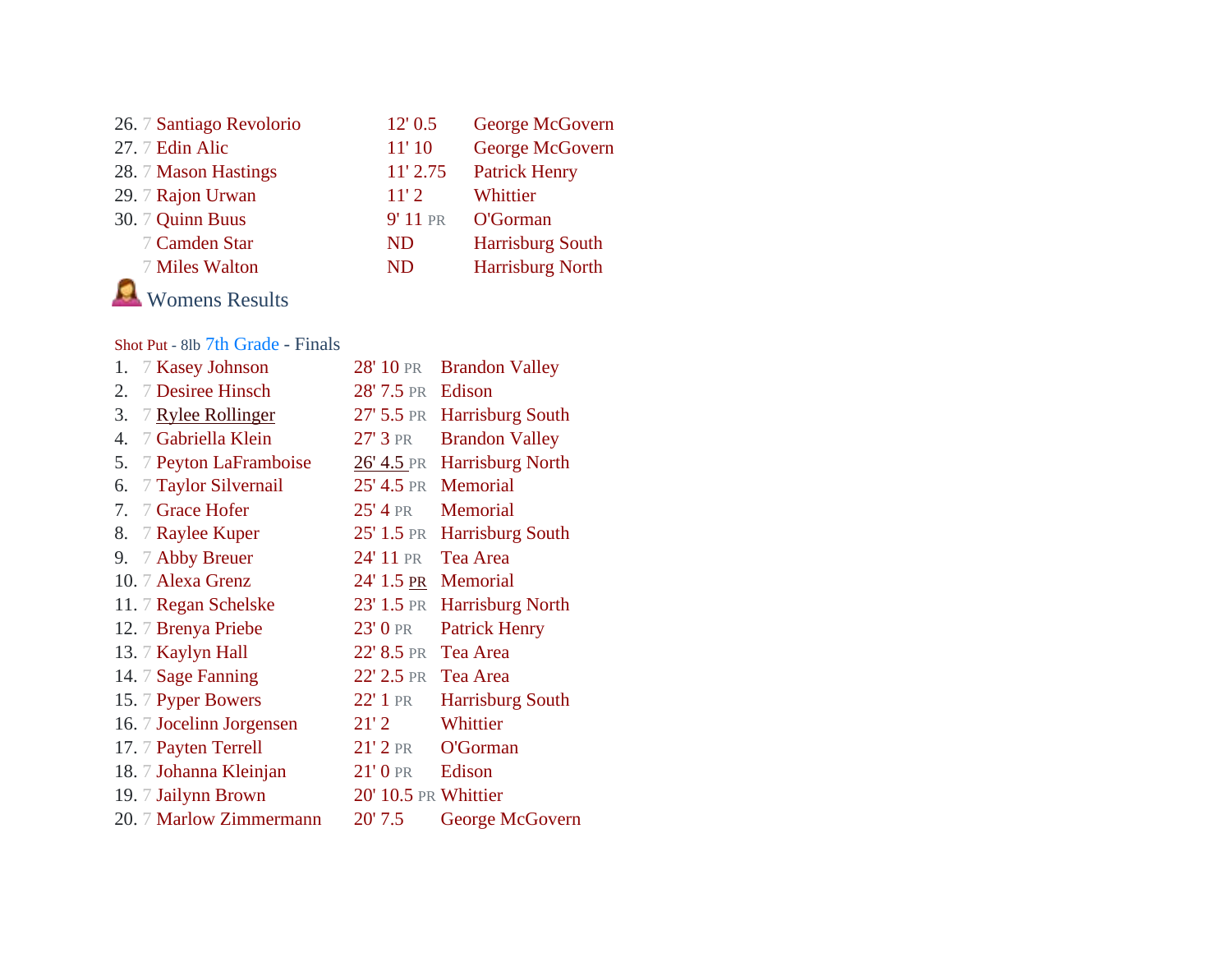| $20'$ 6.5 pr   | <b>Harrisburg North</b>   |
|----------------|---------------------------|
| $20'$ 5.5 PR   | <b>Ben Reifel</b>         |
| 19' 8          | Edison                    |
| $18'$ 5 pr     | <b>Patrick Henry</b>      |
| 18' 4.5 PR     | <b>Ben Reifel</b>         |
|                | 17' 9.5 PR Brandon Valley |
| 17'0           | Whittier                  |
| $16'$ $8.5$ PR | <b>Ben Reifel</b>         |
|                |                           |
| $76'$ 3.5 PR   | <b>Patrick Henry</b>      |
| 72' 8.5        | Edison                    |
| 60' 1.5        | Tea Area                  |
| 59' 0.5 pr     | <b>Patrick Henry</b>      |
| 58' 11         | Harrisburg North          |
| 57' 7          | <b>Harrisburg South</b>   |
| 57' 4.5 PR     | O'Gorman                  |
| 57' 2.5        | <b>Harrisburg North</b>   |
| 57' 2 PR       | Memorial                  |
| 55' 9 PR       | Memorial                  |
| 54' 0 PR       | <b>Brandon Valley</b>     |
| 53' 10         | Edison                    |
| 52' 0.5        | <b>Memorial</b>           |
| 52'0           | Harrisburg North          |
| 49'9           | Tea Area                  |
| 49'2           | <b>Brandon Valley</b>     |
| 48' 8.5        | <b>Harrisburg South</b>   |
| 48' 7 PR       | <b>Ben Reifel</b>         |
| 41'6           | Tea Area                  |
| 39' 8.5        | <b>Patrick Henry</b>      |
| 38' 9.5        | Edison                    |
|                |                           |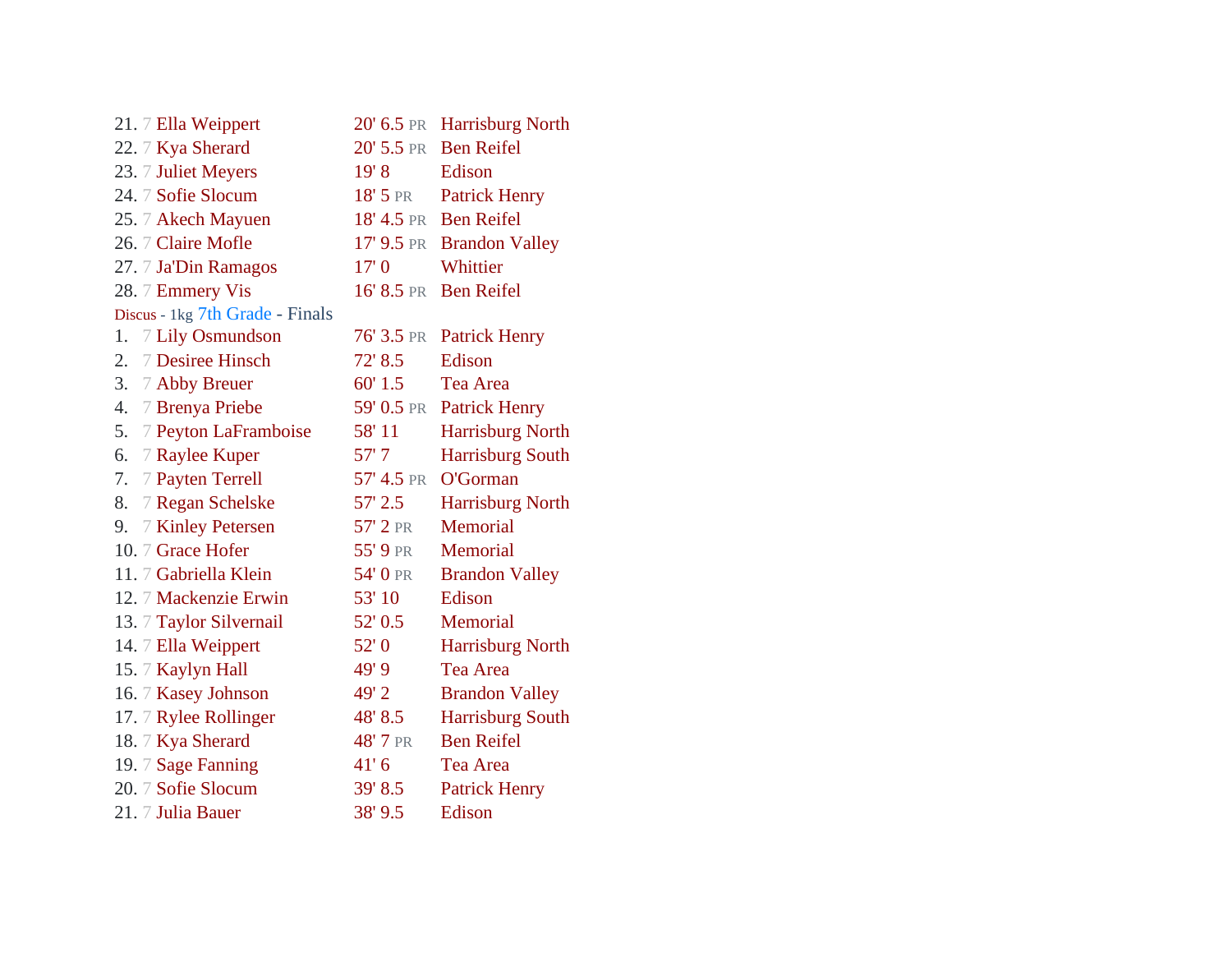| 22. 7 Emmery Vis             | 37' 9.5   | <b>Ben Reifel</b>       |
|------------------------------|-----------|-------------------------|
| 23. 7 Raeleigh George        | 32' 5 PR  | <b>Ben Reifel</b>       |
| High Jump 7th Grade - Finals |           |                         |
| 7 Lola Schoenwald<br>1.      | 4' 11 PR  | <b>RECORD</b><br>Edison |
| 7 Ella Rohmiller<br>2.       | 4'10      | <b>Brandon Valley</b>   |
| 3.<br>7 Camila Langenfeld    | $4'$ 6 PR | Edison                  |
| 7 Breslyn Rand<br>4.         | 4'4       | <b>Tea Area</b>         |
| 5. 7 Ayana Morris            | 4'4       | <b>Harrisburg South</b> |
| 6. 7 Deja Aman               | 4'4       | George McGovern         |
| 7 Bergen Stiff<br>7.         | 4'4       | <b>Harrisburg North</b> |
| 8.<br>7 Lezlei Young-Setzer  | 4'2       | <b>Harrisburg South</b> |
| 7 Lydia Eggert<br>9.         | $4'2$ PR  | O'Gorman                |
| 10. 7 Taylor Silvernail      | 4'2       | Memorial                |
| 10. 7 Samantha Stemwedel     | 4'2       | <b>Brandon Valley</b>   |
| 12. 7 Margaret McGuire       | $4'2$ PR  | O'Gorman                |
| 13. 7 Ruby Moore             | 4'0       | Harrisburg North        |
| 14. 7 Madden Deck            | 4'0       | <b>Harrisburg South</b> |
| 15. 7 Lexi Hodgson           | 4'0       | <b>Memorial</b>         |
| 15. 7 Leanna Galero          | 4'0       | <b>Brandon Valley</b>   |
| 17.7 Kamira Hemphill         | 3' 10 PR  | Whittier                |
| 17. 7 Grace Hofer            | 3'10      | Memorial                |
| 17. 7 Abby Centeno           | 3'10      | <b>Ben Reifel</b>       |
| 17.7 LeKayah Pulliam         | 3'10      | <b>Ben Reifel</b>       |
| 21. 7 Awut Kuol              | 3'10      | O'Gorman                |
| 22. 7 Jocelinn Jorgensen     | 3'10      | Whittier                |
| 7 Konah Jamader              | <b>NH</b> | Whittier                |
| 7 Alyka Gubbels              | <b>NH</b> | Edison                  |
| 7 Vanessa Fouche             | <b>NH</b> | <b>Ben Reifel</b>       |
| 7 Sage Fanning               | <b>NH</b> | Tea Area                |
|                              |           |                         |

[Long Jump](https://www.athletic.net/TrackAndField/meet/470937/results/f/11/lj) 7th Grade - Finals